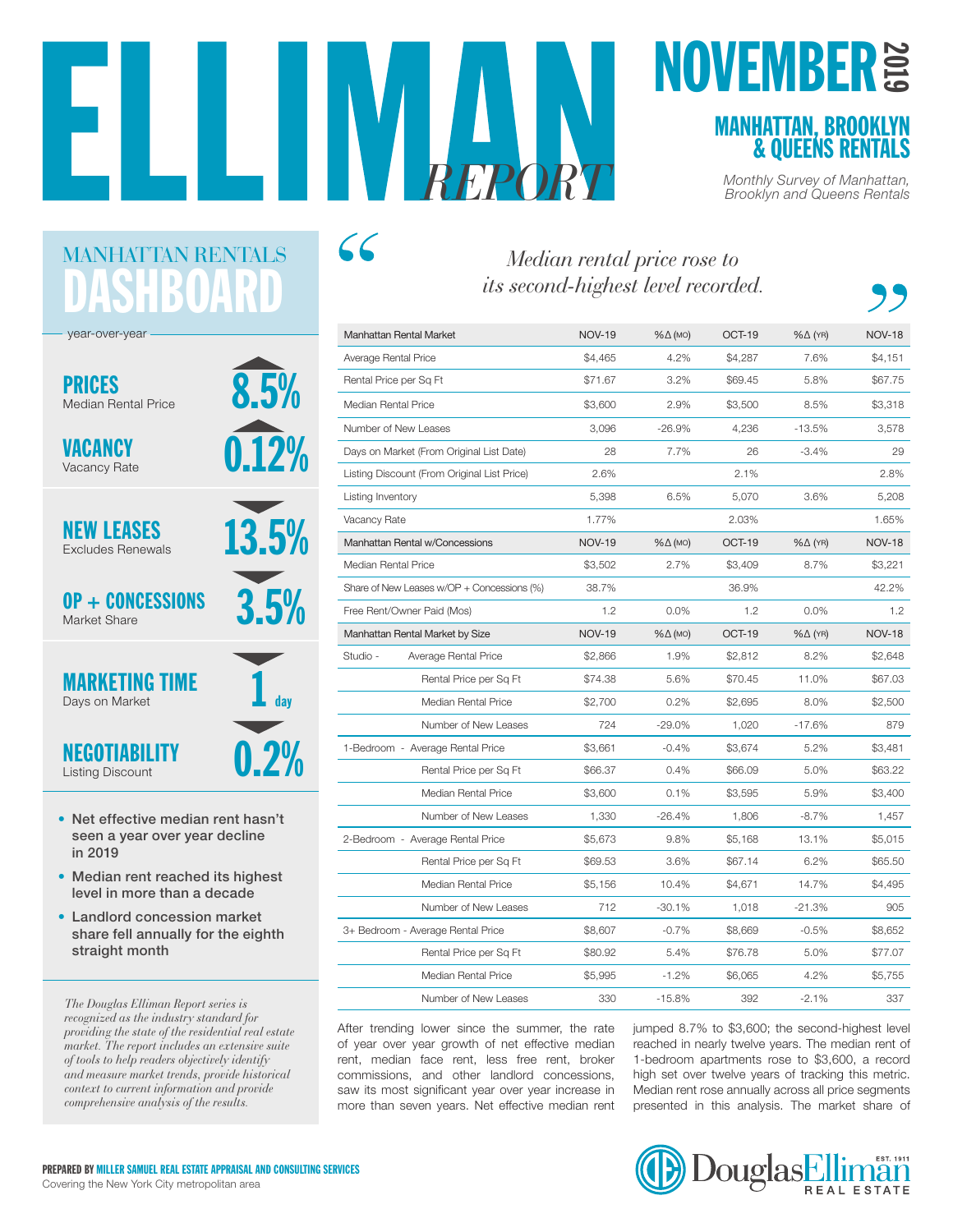landlord concessions was 38.7%, down 3.5% from the same period last year for the eighth straight decline, and the tenth decline in eleven months. New development rentals comprised 8.5% of all new leases, the highest market share observed in four and a half years. New development landlord concession had a market footprint of 52.9%, while existing rentals saw a market share of 37.4%. The number of new leases declined 13.5% year over year to 3,096, the lowest number of new leases in nearly four years as landlords were able to keep renewals high.

# PROPERTY TYPE

- Non-doorman median rent surged at highest rate in more than seven years of tracking
- Highest median rent for 1-bedrooms reached in nearly twelve years of recording

## BY PRICE

- Median rental price moved higher at all price strata presented and by all bedroom sizes
- Share of new leases at or above \$10,000 reached its highest level in more than eight years of tracking
- Super luxury rent, representing the top 5% of the market, showed the highest annual gain

## BY LOCATION

#### **DOWNTOWN**

- Median rent rose
- Vacancy rate expanded

#### EAST SIDE

- Median rent stabilized
- Number of new leases fell sharply

#### WEST SIDE

- Vacancy rate rose
- Number of new leases slipped

#### NORTHERN MANHATTAN

- Median rent increased
- Number of new leases declined



| \$3,200<br>Nov-16<br>Dec-16                       |               |                    |          | $\sqrt{8}-19$      | $\cup$        |
|---------------------------------------------------|---------------|--------------------|----------|--------------------|---------------|
|                                                   |               |                    |          |                    |               |
| Manhattan Rental Market By Property Type          | <b>NOV-19</b> | $% \triangle (MO)$ | OCT-19   | $% \triangle (YR)$ | <b>NOV-18</b> |
| Doorman Median Rental Price                       | \$4,136       | 1.8%               | \$4.064  | 3.5%               | \$3.995       |
| Non-Doorman Median Rental Price                   | \$3,000       | 1.7%               | \$2,950  | 11.1%              | \$2,700       |
| Loft Median Rental Price                          | \$6,500       | 5.7%               | \$6,150  | 8.3%               | \$6,000       |
| New Development Median Rental Price               | \$5,260       | 6.1%               | \$4,957  | 11.9%              | \$4,700       |
| <b>Existing Median Rental Price</b>               | \$3,500       | 2.0%               | \$3,430  | 7.7%               | \$3,250       |
| Manhattan Rental Market By Price                  | <b>NOV-19</b> | $% \triangle (MO)$ | OCT-19   | $% \triangle (YR)$ | <b>NOV-18</b> |
| Luxury (Top 10%) - Average Rental Price           | \$11,926      | 7.6%               | \$11,080 | 7.7%               | \$11,075      |
| Luxury (Top 10%) - Rental Price per Sq Ft         | \$86.90       | 7.4%               | \$80.89  | 8.1%               | \$80.39       |
| Luxury (Top 10%) - Median Rental Price            | \$9,230       | 6.1%               | \$8,698  | 8.6%               | \$8,500       |
| Luxury (Top 10%) - Number of New Leases           | 315           | $-25.7%$           | 424      | $-13.2%$           | 363           |
| Luxury (Top 10%) - Entry Threshold                | \$7,000       | 3.9%               | \$6.738  | 4.5%               | \$6,700       |
| Upper Tier (30% below Luxury) - Med. Rental Price | \$4,895       | 3.1%               | \$4,750  | 8.4%               | \$4,515       |
| Mid Tier (2nd 30%) - Median Rental Price          | \$3.479       | 4.4%               | \$3,333  | 9.6%               | \$3,175       |
| Entry Tier (1st 30%) - Median Rental Price        | \$2,399       | 2.1%               | \$2,350  | 7.8%               | \$2,225       |
|                                                   |               |                    |          |                    |               |

| Downtown Market Matrix           | <b>NOV-19</b> | $% \triangle (MO)$ | OCT-19  | $% \triangle (YR)$ | <b>NOV-18</b> |
|----------------------------------|---------------|--------------------|---------|--------------------|---------------|
| Median Rental Price              | \$3,975       | 3.2%               | \$3,850 | 6.7%               | \$3,724       |
| Number of New Leases             | 1,318         | $-26.7%$           | 1,798   | $-6.8%$            | 1,414         |
| Vacancy Rate                     | 1.96%         |                    | 2.36%   |                    | 1.69%         |
|                                  |               |                    |         |                    |               |
| East Side Market Matrix          | <b>NOV-19</b> | $% \triangle (MO)$ | OCT-19  | $% \triangle (YR)$ | <b>NOV-18</b> |
| Median Rental Price              | \$3,295       | 1.4%               | \$3,250 | 0.0%               | \$3,295       |
| Number of New Leases             | 691           | $-30.8%$           | 999     | $-26.7%$           | 943           |
| Vacancy Rate                     | 1.42%         |                    | 1.37%   |                    | 1.15%         |
|                                  |               |                    |         |                    |               |
| West Side Market Matrix          | <b>NOV-19</b> | $% \triangle (MO)$ | OCT-19  | $% \triangle (YR)$ | <b>NOV-18</b> |
| Median Rental Price              | \$3,775       | 4.9%               | \$3,600 | 12.7%              | \$3,350       |
| Number of New Leases             | 795           | $-19.9%$           | 992     | $-1.2%$            | 805           |
| Vacancy Rate                     | 1.76%         |                    | 2.29%   |                    | 1.57%         |
|                                  |               |                    |         |                    |               |
| Northern Manhattan Market Matrix | <b>NOV-19</b> | $\% \Delta$ (MO)   | OCT-19  | $% \triangle (YR)$ | <b>NOV-18</b> |
| Median Rental Price              | \$2,295       | $-2.7%$            | \$2,358 | 4.3%               | \$2,200       |
| Number of New Leases             | 292           | $-34.7%$           | 447     | $-29.8%$           | 416           |
| Vacancy Rate                     | 1.77%         |                    | 1.77%   |                    | 2.48%         |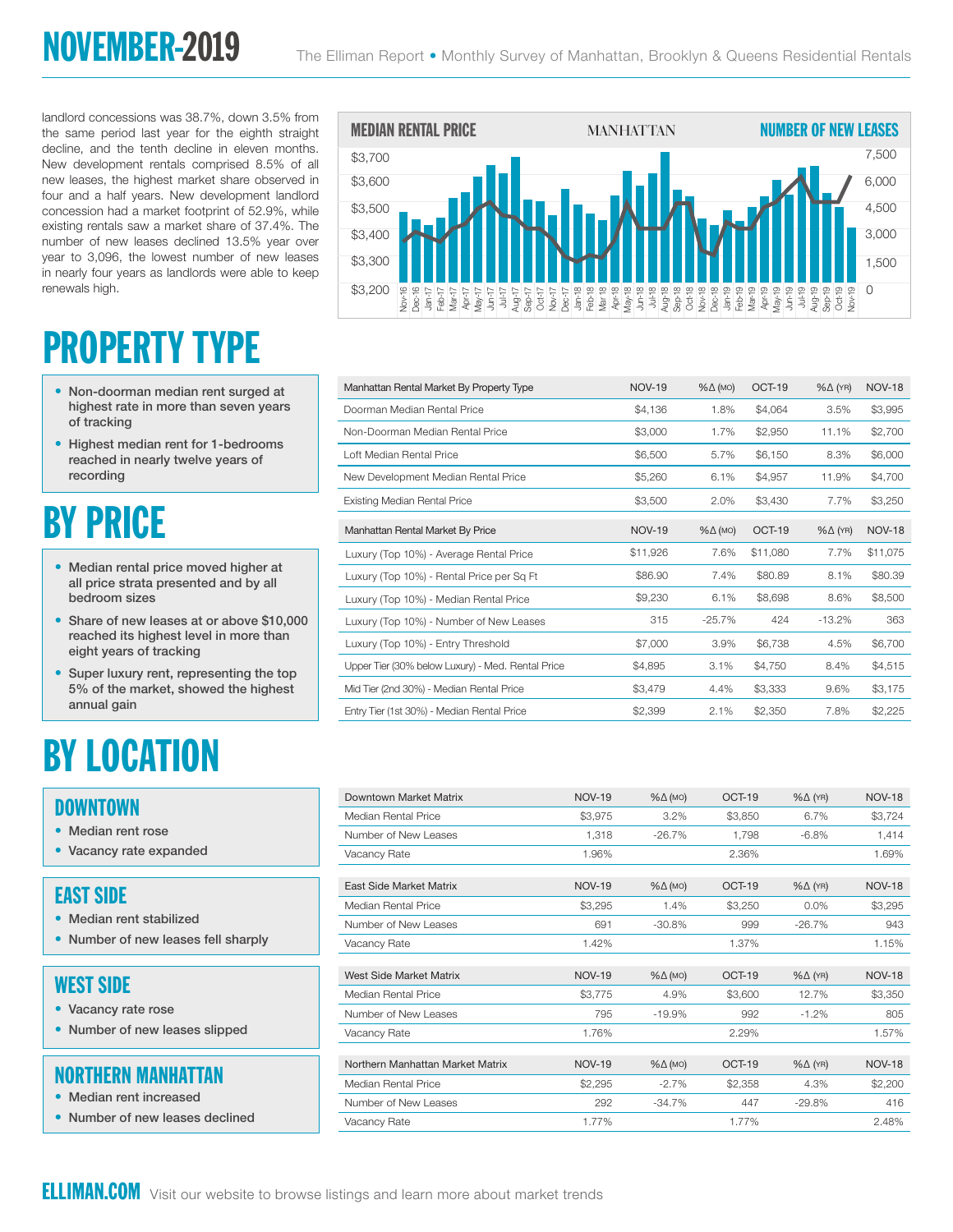## NOVEMBER-2019



- Year over year median rental price trends rose more in higher-end markets
- Net effective median rent rose year over year for twelve consecutive months
- Landlord concession market share fell year over year during every month of 2019

Net effective median rent has increased year over year for the twelfth straight month, helped by the continuing decline in market share of landlord concessions. The net effective median rent increased 4.3% to \$2,855 from the same period a year ago. Rentals with a landlord concession, defined as free rent and paid broker commissions, fell by 6.7% to a market share of 39.8%. The use of concessions remains embedded within the market, accounting for nearly 40% of new leases. The concession market share for new development, representing 25.2% of all rentals, fell 11.6% to 68.3% while the concession market share for existing rental apartments fell 9.3% to 27.7% respectively from the same period last year. The number of new leases fell for the third time in four months as landlords continued to entice tenants to stay at the time of renewal. There were 878 new leases, down 8.6% from the same period last year and the lowest monthly total in nearly three years.

C C

#### *High-end of the market saw the largest price growth.*

| <b>Brooklyn Rental Market</b>               | <b>NOV-19</b>   | %∆ (мо)            | OCT-19                      | $% \triangle (YR)$ | <b>NOV-18</b> |  |
|---------------------------------------------|-----------------|--------------------|-----------------------------|--------------------|---------------|--|
| Average Rental Price                        | \$3,363         | $-1.2%$            | \$3,404                     | 6.8%               | \$3,149       |  |
|                                             | \$47.39         | $-1.9%$            | \$48.30                     | 4.8%               | \$45.21       |  |
| Rental Price per Sq Ft                      |                 |                    |                             |                    |               |  |
| Median Rental Price                         | \$2,950         | $-1.5%$            | \$2,995                     | 3.5%               | \$2,850       |  |
| Number of New Leases                        | 878             | $-23.8%$           | 1,152                       | $-8.6%$            | 961           |  |
| Days on Market (From Original List Date)    | 24              | $-4.0%$            | 25                          | $-11.1%$           | 27            |  |
| Listing Discount (From Original List Price) | 1.9%            |                    | 1.6%                        |                    | 2.0%          |  |
| Listing Inventory                           | 1,535           | 8.2%               | 1,419                       | $-12.5%$           | 1,755         |  |
| <b>Brooklyn Rental w/Concessions</b>        | <b>NOV-19</b>   | $% \triangle (MO)$ | OCT-19                      | $% \triangle (YR)$ | <b>NOV-18</b> |  |
| Median Rental Price                         | \$2,855         | $-1.8%$            | \$2,906                     | 4.3%               | \$2,736       |  |
| Share of New Leases w/OP + Concessions (%)  | 39.8%           |                    | 37.2%                       |                    | 46.5%         |  |
| Free Rent/Owner Paid (Mos)                  | 1.4             | 7.7%               | 1.3                         | $-6.7%$            | 1.5           |  |
| Brooklyn Rental Market by Size              | <b>NOV-19</b>   | $% \triangle (MO)$ | OCT-19                      | $% \triangle (YR)$ | <b>NOV-18</b> |  |
| Studio -<br>Average Rental Price            | \$2,517         | $-6.2%$            | \$2.682                     | 1.0%               | \$2,492       |  |
| Rental Price per Sq Ft                      | \$50.13         | $-6.5%$            | \$53.60                     | $-6.9%$            | \$53.86       |  |
| Median Rental Price                         | \$2,563         | $-2.4%$            | \$2,625                     | 2.0%               | \$2,512       |  |
| Number of New Leases                        | 138             | $-24.6%$           | 183                         | 4.5%               | 132           |  |
| 1-Bedroom - Average Rental Price            | \$2,883         | $-0.8%$            | \$2,905                     | 2.9%               | \$2,802       |  |
| Rental Price per Sq Ft                      | \$48.47         | $-1.0%$            | \$48.97                     | 1.4%               | \$47.82       |  |
| <b>Median Rental Price</b>                  | \$2,675         | $-6.1%$            | \$2,850                     | $-2.7%$            | \$2,750       |  |
| Number of New Leases                        | 352             | $-20.0%$           | 440                         | $-14.1%$           | 410           |  |
| 2-Bedroom - Average Rental Price            | \$3,735         | 2.3%               | \$3,651                     | 7.8%               | \$3,466       |  |
| Rental Price per Sq Ft                      | \$48.68         | 5.5%               | \$46.14                     | 10.1%              | \$44.21       |  |
| <b>Median Rental Price</b>                  | \$3,400         | 0.0%               | \$3,400                     | 9.7%               | \$3.100       |  |
| Number of New Leases                        | 275             | $-30.0%$           | 393                         | $-7.1%$            | 296           |  |
| 3+ Bedroom - Average Rental Price           | \$4,986         | $-5.4%$            | \$5,272                     | 17.3%              | \$4,250       |  |
| Rental Price per Sq Ft                      | \$43.22         | $-11.7%$           | \$48.95                     | 10.8%              | \$39.02       |  |
| <b>Median Rental Price</b>                  | \$4,043         | 2.5%               | \$3,946                     | 6.4%               | \$3,800       |  |
| Number of New Leases                        | 113             | $-16.9%$           | 136                         | $-8.1%$            | 123           |  |
| Brooklyn Rental Market by Type              | <b>NOV-19</b>   | $% \triangle (MO)$ | OCT-19                      | $% \triangle (YR)$ | <b>NOV-18</b> |  |
| Luxury (Top 10%) - Median Rental Price      | \$6,550         | 9.2%               | \$6,000                     | 18.9%              | \$5,507       |  |
| Luxury (Top 10%) - Entry Threshold          | \$5,228         | 3.9%               | \$5,032                     | 17.5%              | \$4,450       |  |
| New Development - Median Rental Price       | \$3,424         | $-2.0%$            | \$3,495                     | 9.5%               | \$3,128       |  |
| MEDIAN RENTAL PRICE                         | <b>BROOKLYN</b> |                    | <b>NUMBER OF NEW LEASES</b> |                    |               |  |